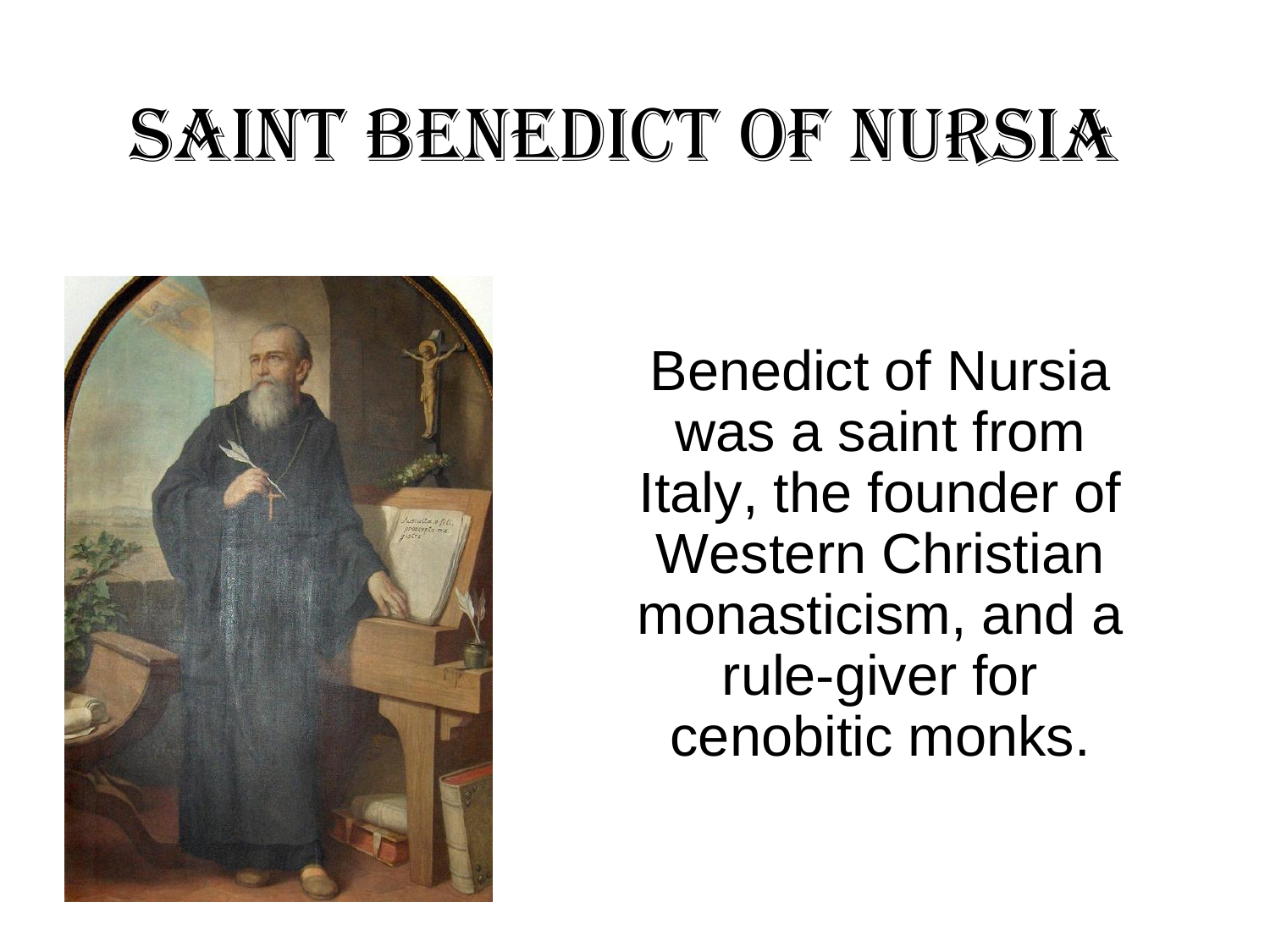### Coming back in the past



- Maybe you don't know that Saint Benedict of Nursia, patron saint of Cassino, is also patron saint of Europe.
- During the week between the 15<sup>th</sup> and the 21<sup>st</sup> of March in Cassino we try to recreate the life in VI century when saint Benedict founded Montecassino abbey.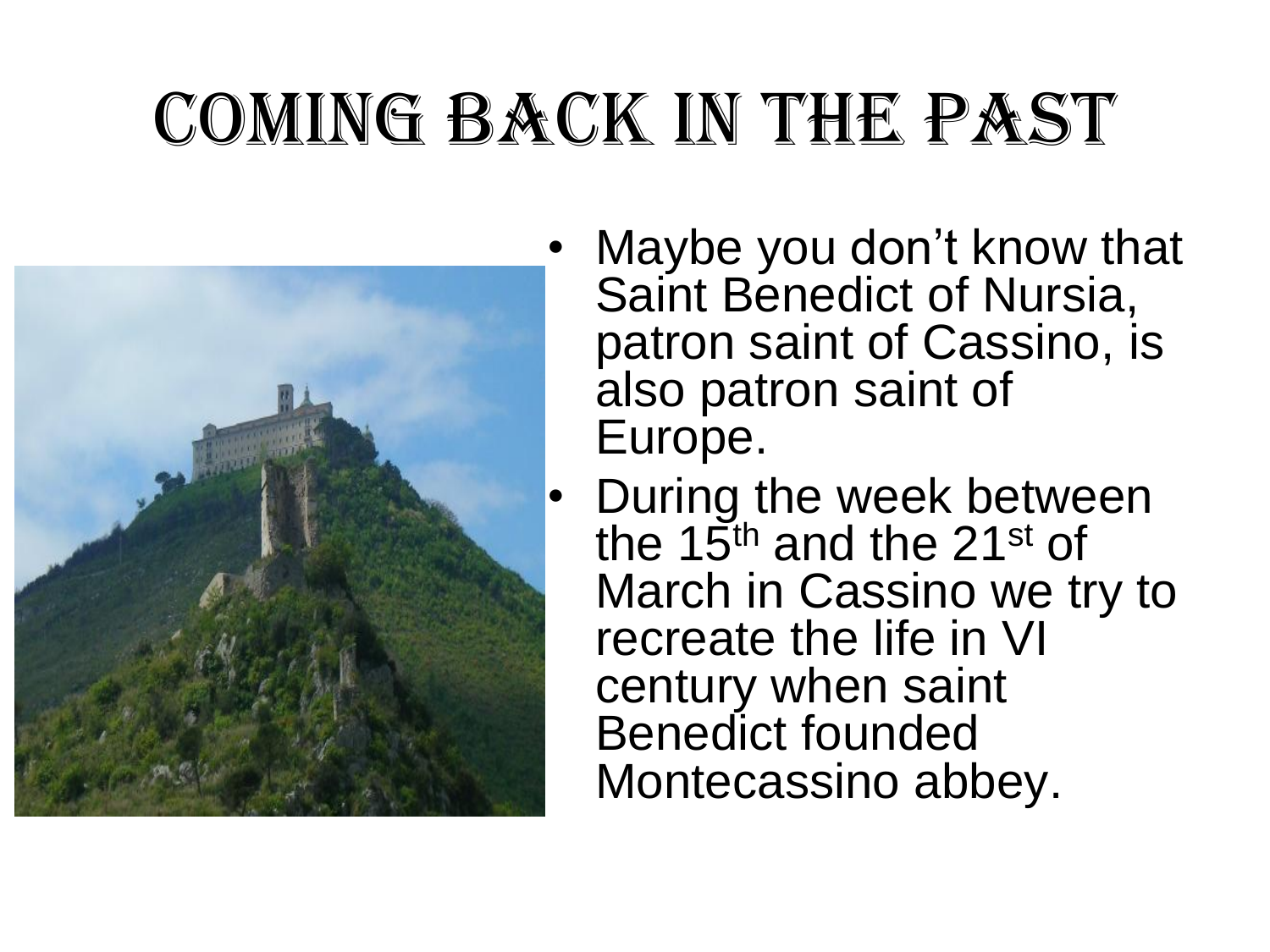#### The historic procession

If you're having a walk and it's the time of Saint Benedict,you may watch the historic procession: in it, men, children and women wear typical clothes of the medieval age,and they walk trough all the city.

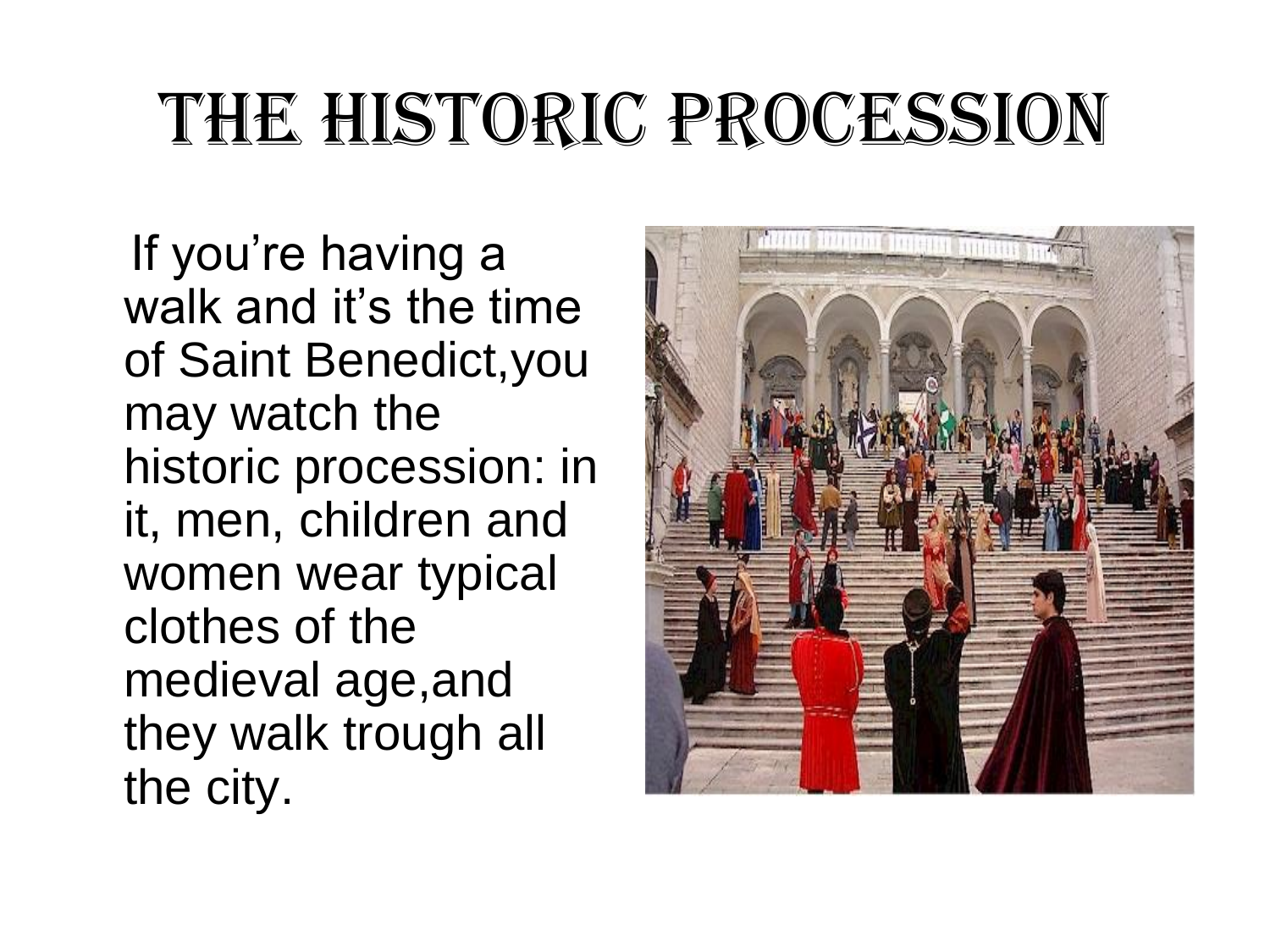# MEDIEVAL STALLS

• Every year in a central square of Cassino, they fit out stalls that sell typical medieval products, such as a specifical type of bread, cheese and soap. If you want to buy something, you'll have to change modern money with ancient money.

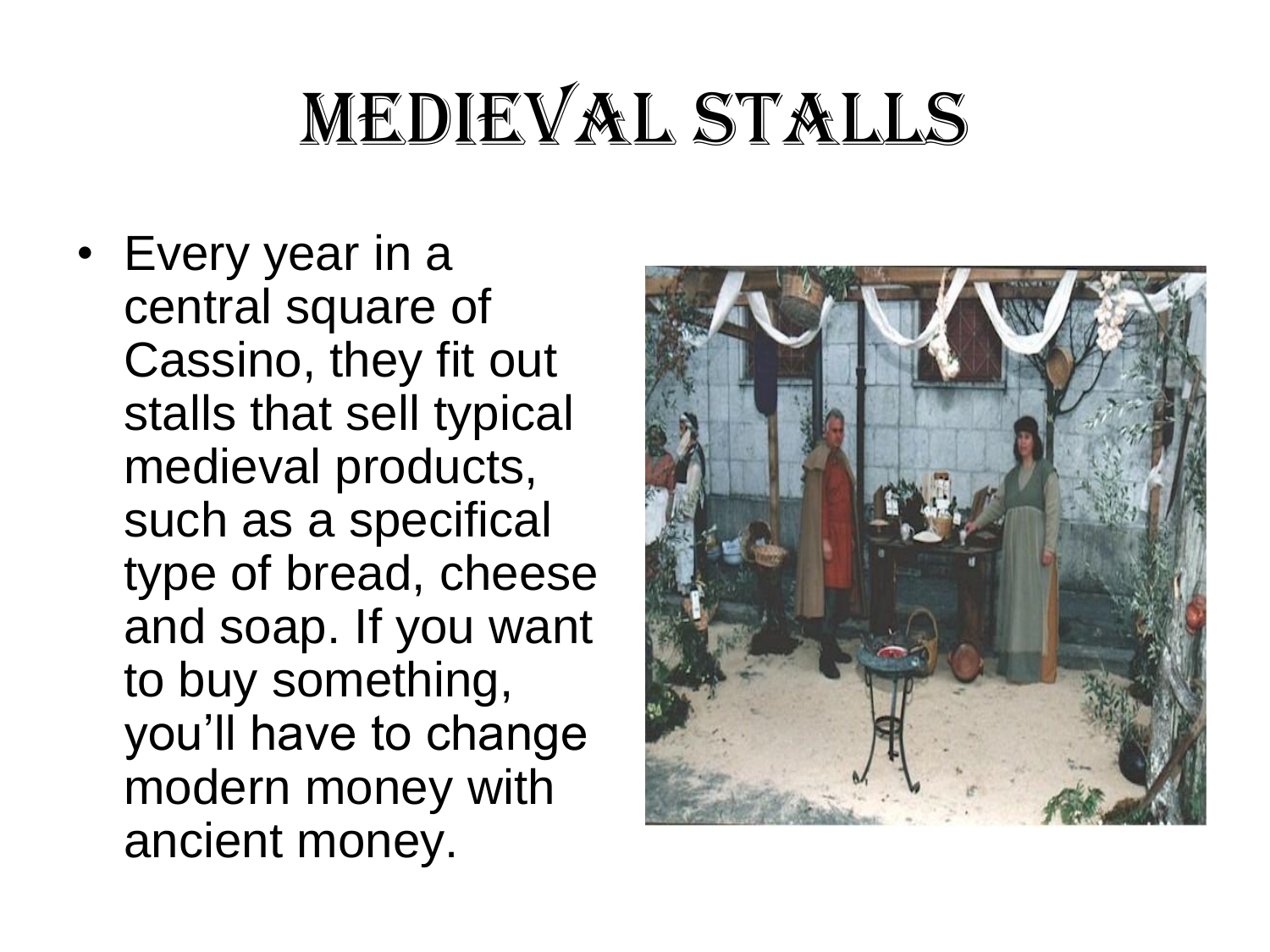#### "Ora et labOra"

- "Ora et labora" is the primary rule among the precepts for his monks.
- It means "Pray and work".